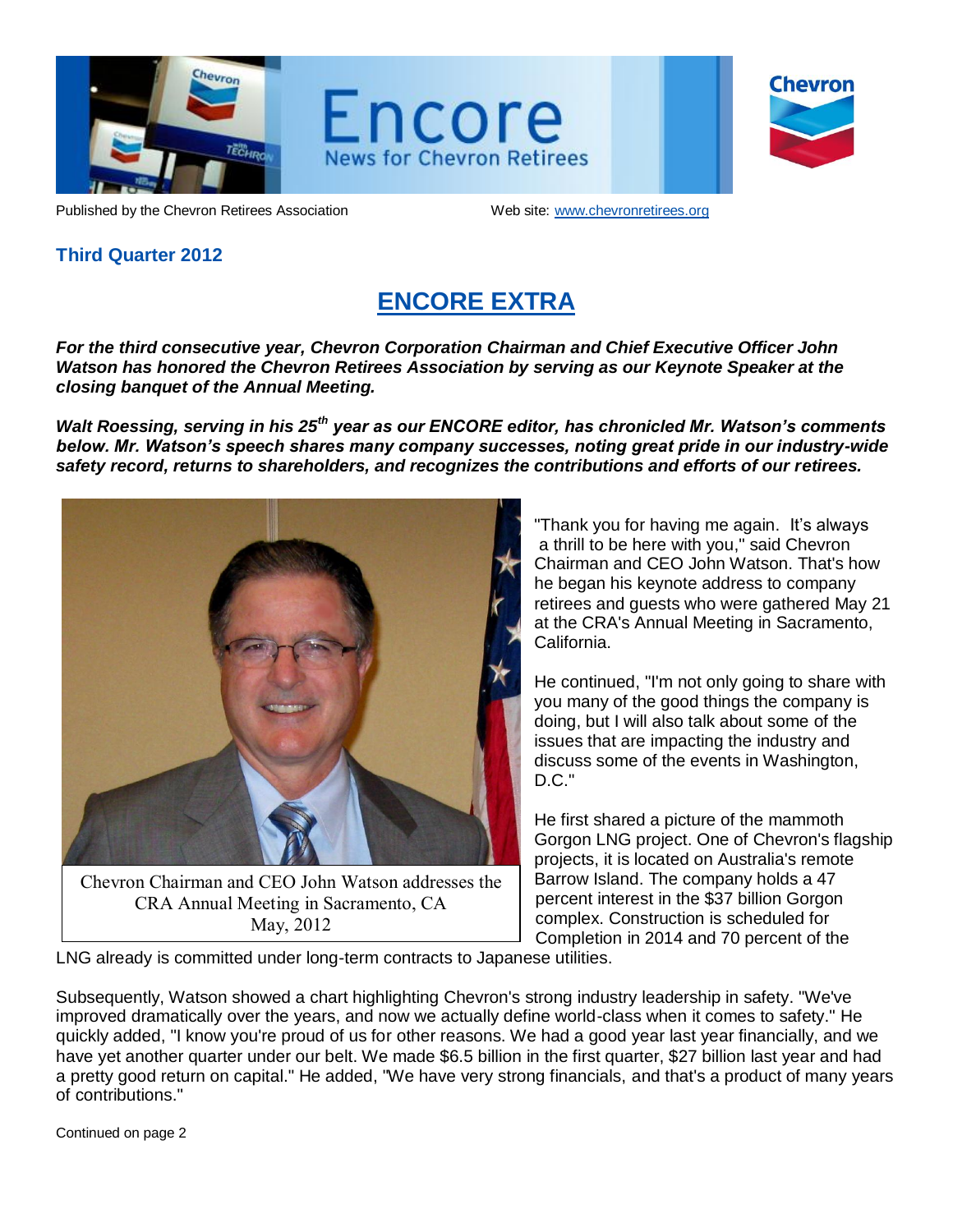He told attendees that, "Many of the assets that are contributing to us today were developed during your time, and so we're in a long lead time and making good use of the assets we have. We've been adding new ones to the portfolio as well as ways to operate them in a sound fashion to make a good return."

#### **Still Growing the Downstream Business**

Watson noted, "We're still growing overall in the downstream business. But, as you can see, we had a target to improve returns of 7 percent. We've actually improved them about 8 percent and, with the market benefits, it's even more in what is, frankly, a pretty tough business."

On a more upbeat note, the Chairman emphasized, "Success has been on the upstream side where George Kirkland runs that business for us. I think many of you know George. He's our Vice-Chairman and has done a really remarkable job with earnings per barrel. In our peer group, we're No. 1 on the earnings-per-barrel basis and have outdistanced our competition. "

He cited Chevron's earnings in the upstream business, pointing out that oil and gas earned \$26 per barrel last year – outpacing the company's nearest competitor by \$7. That's enabled the company to do some good things – like the dividends.

He teased CRA members by asking: "Do you know what the dividend rate is?" Quickly answering his question, he responded, "You're right. We increased it 9 cents just recently. We've had 24 consecutive annual increases, and it will be 25 this year. We've actually done three dividend increases in the last 18 months. Now the dividend income plus the growth in the stock price translates to total shareholder return. So we have been contributing to, hopefully, your retirement."

Watson noted that it takes energy to run businesses and have a higher standard of living, and that's why energy demand is going to continue to grow. More specifically he emphasized, "We're going to need all forms of energy, and we're going to need oil, gas, coal, nuclear, renewables – and a lot of them. So I'm confident we're going to have markets for our products, and I think governments understand this."

#### **Chevron's International Projects**

Shifting gears, he focused on the company's international projects – and its \$32.7 billion capital budget for this year. The upstream including exploration is accounting for 87 percent of the spending with about 11 percent in the downstream focused in developing oil and gas opportunities around the world. More specifically, he said, "We have many projects where our share is a quarter of a billion dollars or more that will start up in the 2012, 2013, and 2014 period. Although these are all significant, they are not the biggest projects in our portfolio.

"The first major start-up is in Angola. I am expecting to get an email any moment telling me that we have the first gas from Angola LNG. We have a little over a third of that project. We expect to follow that with the Gorgon [2014] and Wheatstone [2016] LNG projects."

Watson also emphasized that Chevron is back to work in the U.S. Gulf of Mexico where the drilling process, safety regulations and government regulations have changed. Commenting on those changes, he said, "I think we can develop these resources safety, which is a good thing because we have a lot of it. We have five deepwater rigs that we're working with – more than we ever had – and we have three projects that will be starting up over the next several years. The biggest is Jack/St. Malo – about a \$7.5 million project – Big Foot and Tubular Bells." All are scheduled for startup in 2014.

Moving ahead he discussed the unconventional business more commonly thought of as the shale business. Chevron already has made some acquisitions, notably in Pennsylvania. Fundamentally, the company also is testing shale in Hungary, Poland, Romania, and Ukraine, and has some acreage in Argentina and China.

Shifting his focus once again, he informed the retirees that "We are still investing in the downstream business." And he proceeded to highlight a series of four specialty chemical and/or petrochemical construction projects in

Continued on page 3